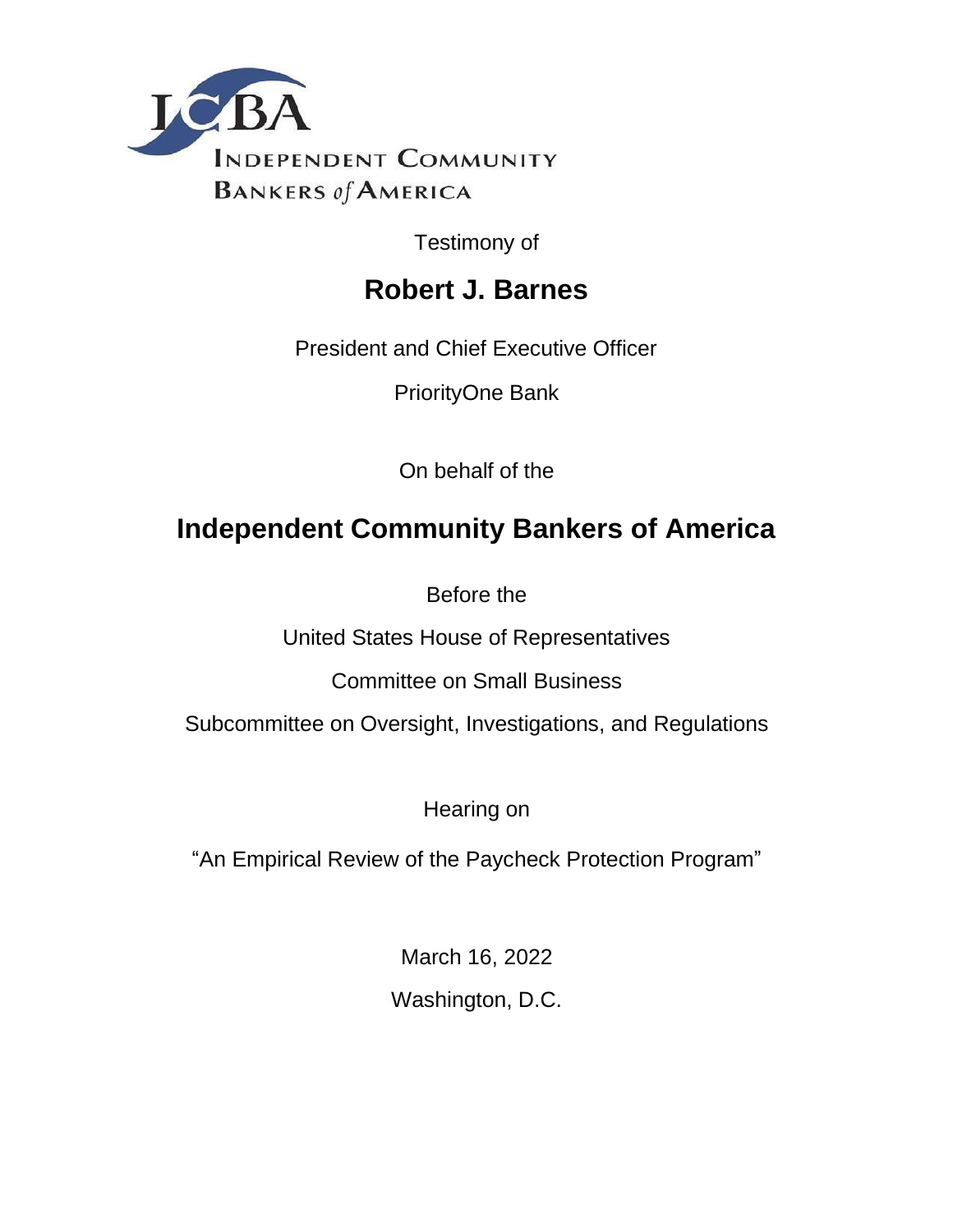Chairman Phillips, Ranking Member Van Duyne, and members of the Subcommittee, I am Robbie Barnes, President and CEO of PriorityOne Bank in Magee, Mississippi. I testify today on behalf of the Independent Community Bankers of America where I am Chairman of the Legislative Issues Committee and a member of the Federal Delegate Board. I am also active in the leadership of the Mississippi Bankers Association.

Thank you for the opportunity to testify at today's hearing, "An Empirical Review of the Paycheck Protection Program." The PPP has been a lifeline for small businesses and the people they employ in the communities I serve in South Central Mississippi. As a community banker, and as Chairman of the Financial Services Committee of the Governor's economic response team that was organized shortly after the pandemic began, I can tell you that the PPP staved off economic catastrophe. I want to thank this committee, Congress, and the SBA for crafting, passing, and implementing an absolutely vital program.

Banks, and community banks in particular, are what made the Program work. Without bank involvement, the PPP would have been far less effective in fulfilling its purpose – providing timely, effective, and efficient support for employment in an historic health and economic crisis. I hope that one of the lessons of this hearing will be the importance of preserving community bank SBA lending. As I will discuss later, an experiment in SBA direct lending would be ill conceived and would jeopardize small business access to capital.

In the PPP, PriorityOne Bank was committed to reaching out to ensure that every qualifying small business, church, non-profit or other borrower had the information and the help they needed to take full advantage of the Program. I am pleased to provide our perspective to this important discussion. My comments reflect my conversations with literally hundreds of community bankers from around the country.

# **Our Story**

PriorityOne Bank has a rich history of serving South Central Mississippi, tracing its roots back to 1905. Today, we are a \$900 million community bank with 230 employees and 15 branches in five counties. Our markets are rural, suburban, and urban. We are a full-service community bank offering small business, consumer, mortgage, insurance, and brokerage services. We are also a Community Development Financial Institution, which by definition means that we serve a predominantly low to moderate income market.

It is notable that, as one of the poorest states in the country, Mississippi has the highest concentration of CDFI banks in the nation. Fifty of the nation's 68 CDFI banks are headquartered in Mississippi. As a result, the state also has the lowest average PPP loan balance, about \$43,000, which is slightly higher than my bank's average PPP loan, \$32,500. With established relationships in lower income communities, CDFIs were prepositioned to extend PPP loans to smaller businesses with smaller credit needs. Mississippi lenders led the nation with the highest overall percentage of PPP loans of less than \$150,000 (96.2 percent), loans of less than \$100,000 (94 percent), and loans of less than \$50,000 (88.7 percent). Like any community bank, we have a vital stake in the communities we service. We prosper when our communities prosper.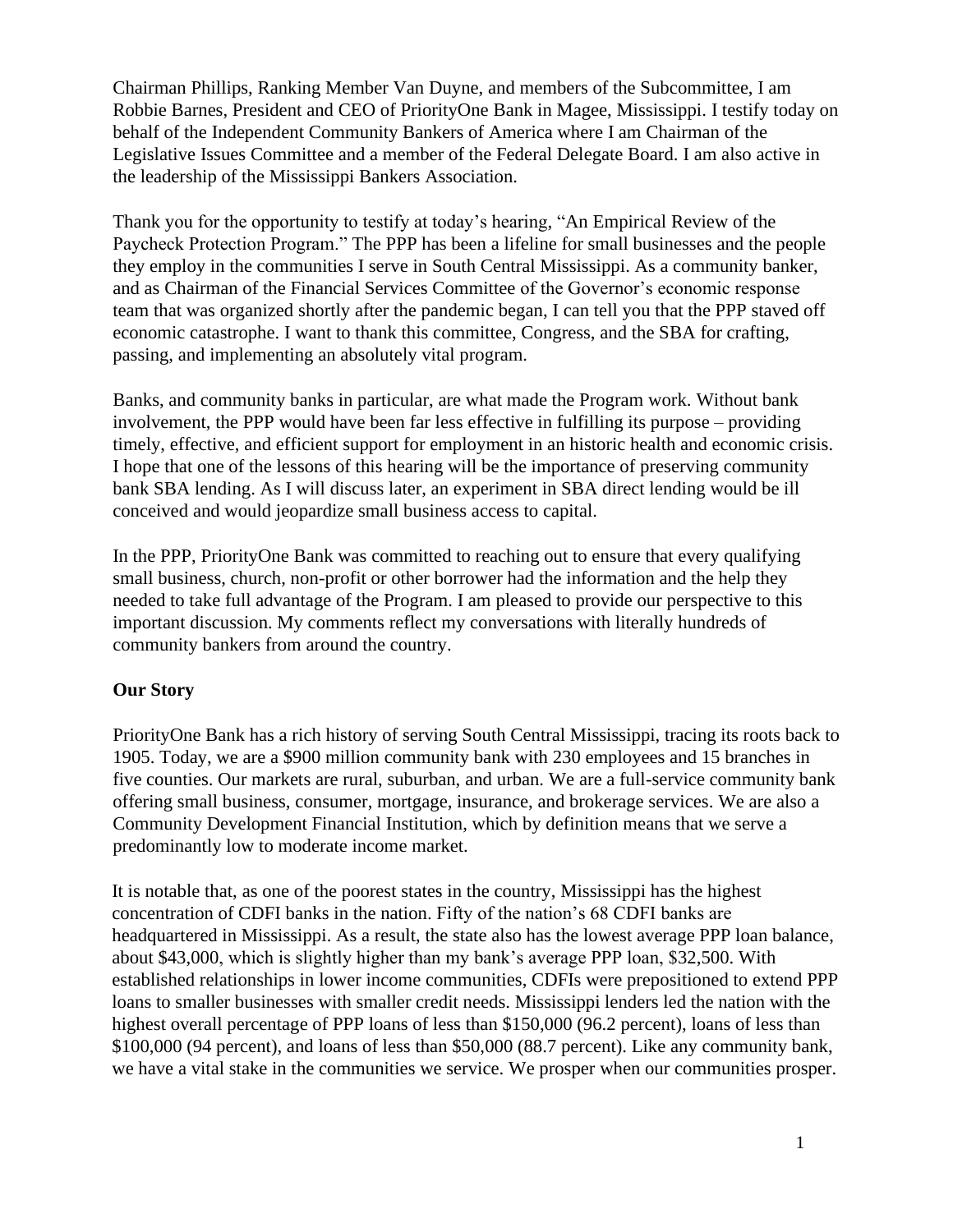PriorityOne's partnership with the Small Business Administration is critical to our community service. I have been an SBA lender for more than 35 years, and my bank is both a Preferred lender and an Express lender. The 7(a) program is invaluable in allowing us to support local small businesses that would not otherwise qualify for conventional credit. As discussed below, our experience with the 7(a) program gave us a leg up over other lenders in navigating a sometimes tortuous PPP. We are committed to the 7(a) program's integrity and long-term sustainability and deeply appreciate this committee's support for it. The 504 program, in which we participate, is also of great value in supporting community investment, and I wish to thank this committee and Congress for including an increase to the 504 authorization cap in the FY 2022 funding bill thus avoiding a harmful shutdown of this important program.

#### **Paycheck Protection Program**

The Paycheck Protection Program rapidly and effectively deployed critical funding to small businesses, self-employed workers, not-for-profits, churches, schools, and other borrowers nationwide. The Program has helped these entities to maintain their employment and survive the economic shutdowns of 2020 and early 2021. We are in a better place today because of the PPP.

The Program was a natural fit for the business model and geographic footprint of community banks. We are small business lending specialists, and our strength is personal relationships in our communities and direct knowledge of local economic conditions. We were pre-positioned to help borrowers navigate the application process. Our network of branches made us more accessible than other institutions. There are countless stories of small businesses in desperate need that, unable to secure a PPP loan from a larger bank in a timely fashion, turned to a community bank where they were promptly and effectively served, despite sparse and often conflicting guidance from the SBA. Community bankers, including many members of our staff, worked around the clock to meet an overwhelming demand for PPP loans from existing as well as new customers. Federal Reserve Governor Michelle Bowman described community banks as "irreplaceable" during the pandemic. $\frac{1}{1}$ 

The data tell the story: Community banks were the predominant PPP lenders to local small businesses and accounted for nearly 60 percent of the program's total loan amount. Moreover, community banks made nearly 72 percent of the PPP loans to minority-owned small businesses, 81 percent of the PPP loans to women-owned small business, and nearly 69 percent of the PPP loans to veteran-owned small businesses.

Community banks also provided the majority of PPP loans to small businesses within demographically and socioeconomically underserved communities. Community banks made over 75 percent of PPP loans to majority-minority communities. They also provided more than 90 percent of PPP loans to communities with an average household income of less than \$40,000 per year and more than 75 percent of PPP loans to communities with a poverty rate of at least 20 percent and long-term unemployment above 10 percent. Community banks accounted for 85 percent of PPP loans in rural communities. I am proud that my industry stepped up to support the

<sup>&</sup>lt;sup>1</sup> Greely, Brendan. "How US community banks became 'irreplaceable' in the pandemic." Financial Times. August 30, 2021.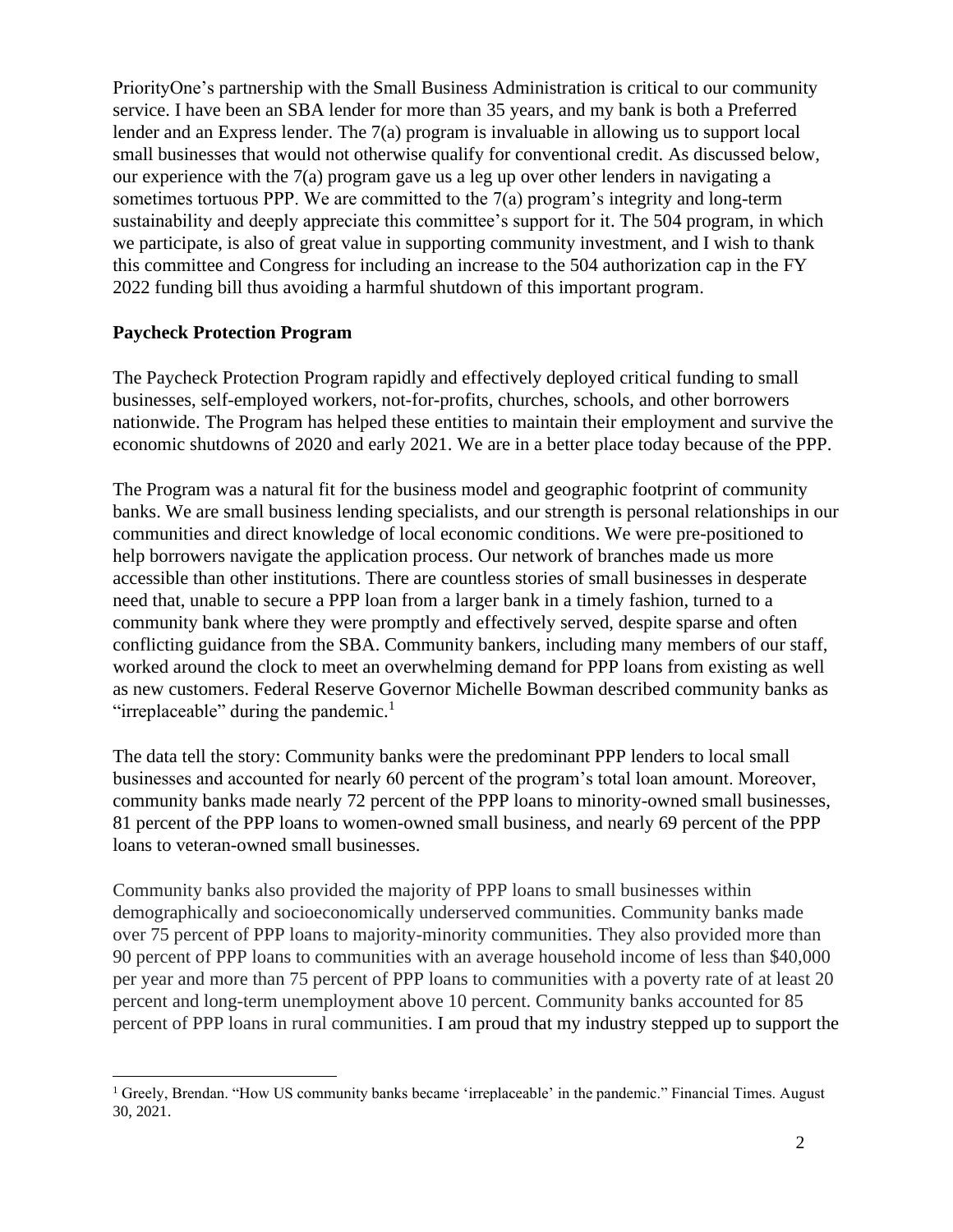survival of these diverse and economically challenged businesses and communities in a time of crisis.

My bank's PPP lending is typical of a community bank. We made over 1,200 loans for approximately \$40 million. Our average loan amount was \$32,500. The smallest was for just \$335, and the largest was for \$617,000. In other words, our PPP lending disproportionately helped the smallest of small businesses. Thirty-nine percent of our loans were to minority and women-owned businesses. I should also mention that many self-employed farmers and other self-employed borrowers, who initially qualified for lower loan amounts under the net income calculation, were able to obtain larger loans after Congress made changes that allowed them to use gross income to calculate their loan amounts.

This is an enormously positive impact in the communities we serve. PriorityOne Bank's long history as a 7(a) lender helped us to navigate sometimes confusing SBA channels on behalf of our borrowers. I also know that other community banks have had similar results.

I would like to provide some examples of PriorityOne's PPP loans to illustrate the enormous value of the Program. Gulf South Products in Hattiesburg, MS is a live event production company that operates in four South Eastern states. This growing business came to a sudden halt in March 2020. Contracts were cancelled through the first quarter of 2021. This company had been banking with us since 2015. When they reached out to us, we assured them that we would do everything we could to help them survive the crisis, beginning with modification of their existing loans. With the rollout of the PPP, we walked them through the application process and extended a loan which allowed them to maintain their payroll in the second half of 2020 after they had exhausted their funds. As the pandemic persisted through 2020, we extended a second round PPP loan which allowed them to maintain payroll and pay rent into 2021. The business's PPP loans totaled \$89,000. Business finally began to come back in the middle of 2021, and the business has resumed the growth that was abruptly cut off by the pandemic and projects strong growth, new hiring, and investments in the coming years. As the owner wrote to us, "As a result of being able to obtain PPP funding, we were able to ensure that our staff was ready when the lights came back on. None of this would have been possible without PPP funds."

Another PriorityOne customer, a startup fast food restaurant in central MS which we financed several years ago, has now expanded to over 12 locations and employs nearly 300 hourly employees, most of whom are low or moderate income minorities. With the onset of the pandemic, PPP loans allowed the business to continue paying their employees while transitioning to drive-thru only for several months. Without this assistance these employees would have lost their jobs, and the business would have failed. Today these employees are continuing to work and support their families.

A minority-owned nail salon secured a \$11,689 PPP loan from PriorityOne. Ms. T. is the sole proprietor and employee of her nail salon, and our PPP loan helped her survive the pandemic when the salon was mandated to temporarily close. In April 2021, Ms. T applied online with us for a second draw PPP funds. She did not initially qualify, but we worked with her to show that her 40 percent drop in revenue was due to the pandemic shutdown and helped her receive funding. As a result, this business continues to remain operational today.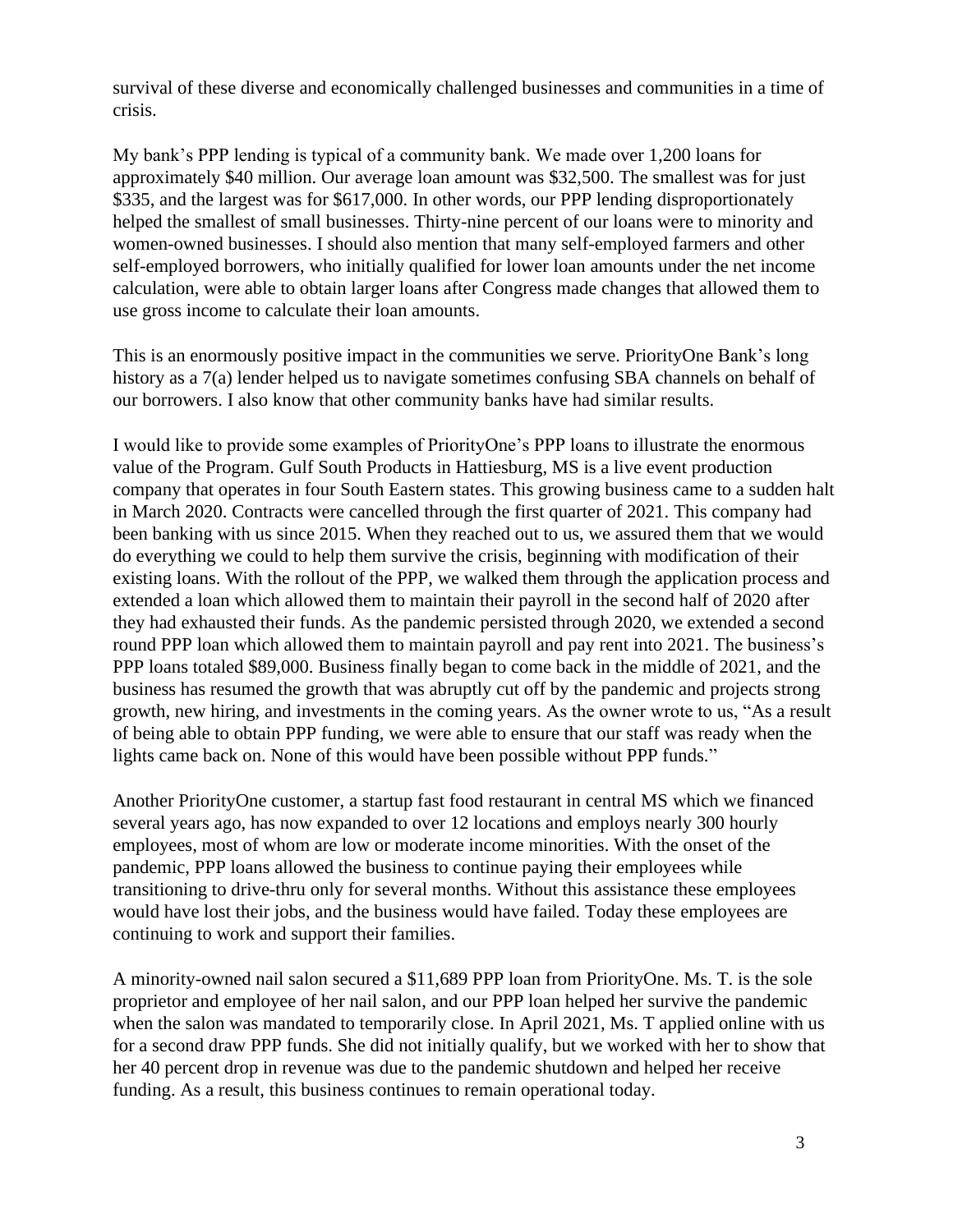These are just a few of numerous additional examples I could provide in which PPP saved businesses and jobs in my market.

# **Challenges of the PPP**

While the PPP has been effective in its fundamental purpose, we must acknowledge that it created significant frustration for borrowers and lenders, particularly in its early phases. A surge in applications overwhelmed the technological capacity of the SBA, for which of course it cannot be faulted. An agency accustomed to working with some 1,500 lenders had to scale up at short notice to accommodate some 5,000 lenders. Program guidance was vague and shifting, causing lenders to engage in guess work and repeatedly readjust their processes. Answers to basic program questions were sometimes hard to find. Of course, these criticisms should be held in perspective. The SBA was dedicated to making the program work and continued to adapt to circumstances and improve their processes. Community bank lenders were persistent because they knew how much was at stake for borrowers, and these frustrations were eventually overcome.

# **PPP Forgiveness**

A critical component of a PPP loan is the opportunity for forgiveness. If conditions are met, a PPP loan is essentially a grant. The front-end process of approving applications and deploying funds for qualified borrowers is followed by a back-end process of determining whether a borrower qualifies for forgiveness in full or in part and documenting that determination. Our upfront processing, including knowing and having existing relationships with most of our borrowers, made forgiveness on the back end relatively straight forward. We did not make loans that we were not confident would qualify for forgiveness because we did not want to saddle anyone with unintended debt.

Ideally, this process should be minimally burdensome for the borrower, especially for smaller loans. This is how the success of the Program must be measured: straightforward, relatively simple processing of loans and forgiveness for qualified borrowers with minimal fraud. At PriorityOne Bank, approximately 90 percent of our PPP loans have been forgiven. We have experienced no cases of fraud or default in the more than 1,200 loans we have made. We recognize and appreciate the progress the SBA made in streamlining the forgiveness process over time. The Agency has worked under extraordinary circumstances. We are grateful to this committee and Congress at large for its role in making statutory changes and advocating for streamlined processes.

Like many community banks, our true value proposition is relationship lending. We believe we have a responsibility to our borrowers from loan origination until the loan has been successfully repaid. We want to ensure that the process works well for our borrowers from beginning to end. If there are technical or communications problems with the SBA, we want to use our expertise and relationship with the Agency to assist the borrower in resolving them. This type of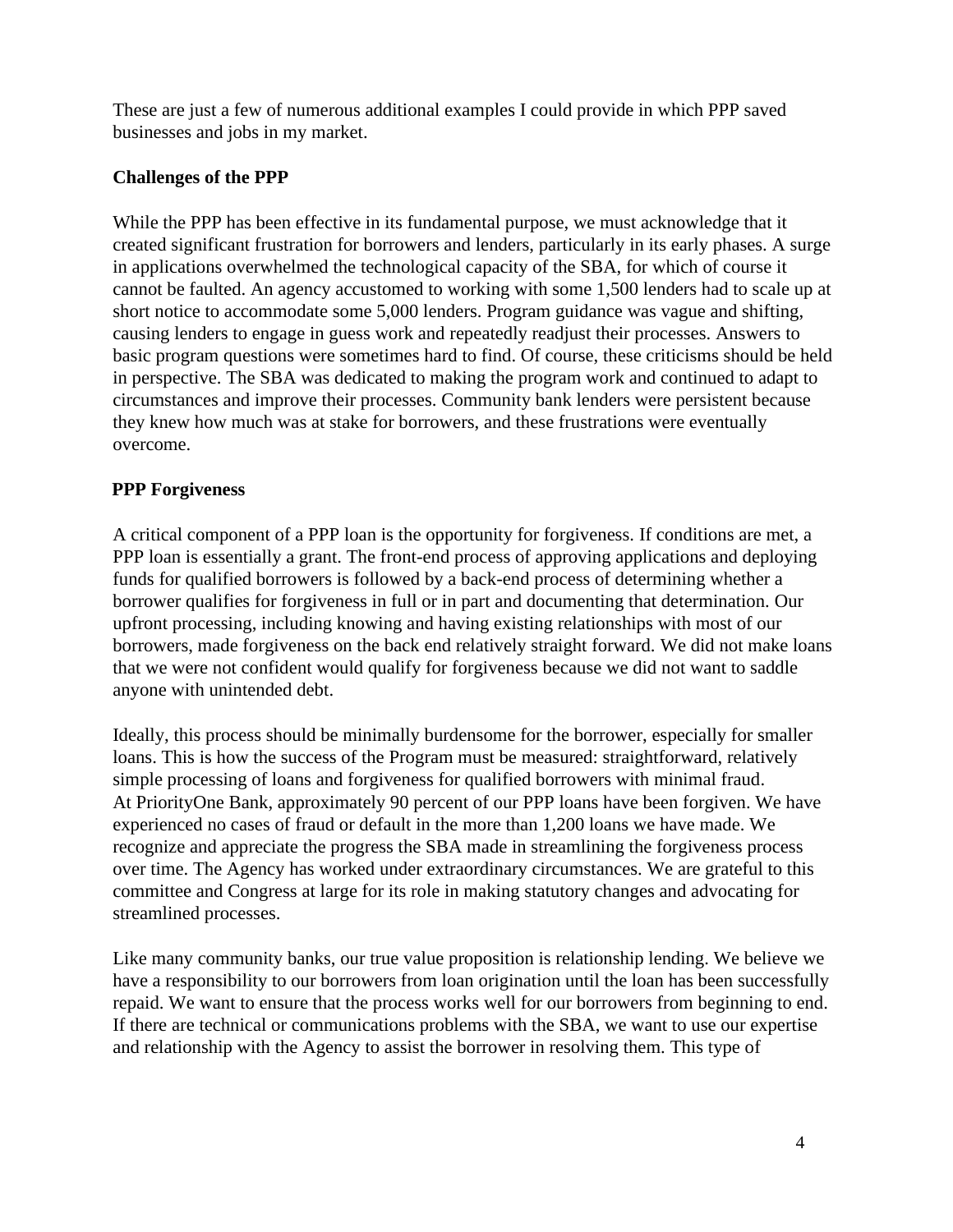relationship lending explains why community banks have higher satisfaction ratings among small business borrowers than other lenders.<sup>2</sup>

# **Moving Forward: Integrity Must Be Safeguarded in the PPP and Other SBA Programs**

It is critical that future SBA lending programs aim to reduce fraud and abuse to the greatest extent possible. Safeguarding taxpayer dollars is essential to sustaining public support for SBA lending programs.

At PriorityOne Bank, we did our due diligence and, as noted above, have experienced no fraud and expect to receive 100 percent forgiveness. This is typical of community bank PPP lenders. We own the consequences of our local lending decisions and underwrite with great care. Because we were on the ground in our communities, we knew which applicants were legitimate and viable. A fraudulent application would have been flagged immediately.

Fraud puts all SBA programs at risk. PriorityOne Bank and many community banks highly value a robust and sustainable 7(a) program. Under normal circumstances, the 7(a) program generates sufficient revenue through fee collections and recoveries of collateral on purchased, defaulted loans to not require appropriations to issue new loan guarantees. This structure usually requires no appropriation of taxpayer dollars.

We are grateful for this committee's strong support for the 7(a) program. Significant reforms to this successful program must be taken with great caution and care. A high volume of poorly underwritten loans could cause the  $7(a)$  program to prematurely exceed its lending cap and shut down, leaving applicants stranded. SBA programs play a critical role in supporting small businesses and employment. Fraud has the potential to undermine these programs.

# **SBA Direct Lending Has a Poor Track Record and Is Costly for Taxpayers**

As you consider the future of SBA lending, I wish to emphasize that direct lending is not the answer to capital access for small business. SBA direct lending has been tried and has failed. I ask you to consider the finding of a [recent Congressional Research Service report:](https://sgp.fas.org/crs/misc/RL33243.pdf)

The SBA has authority to make direct loans but, with the exception of disaster loans and loans to Microloan program intermediaries, has not exercised that authority since 1998. The SBA indicated that it stopped issuing direct business loans primarily because the subsidy rate was "10 to 15 times higher" than the subsidy rate for its loan guaranty programs.<sup>3</sup>

The SBA retreated from direct lending as an ill-conceived experiment. Congress must not repeat this mistake. The recent Economic Injury Disaster Loan (EIDL) program, an SBA direct loan

<sup>&</sup>lt;sup>2</sup> For example, the 2021 "Small Business Credit Survey," conducted by the regional Federal Reserve Banks, found that 81 percent of community bank small-business loan applicants were satisfied with their experience, compared with 68 percent at large banks, 60 percent at finance companies, and 43 percent at online lenders.

<sup>3</sup> Congressional Research Service. "Small Business Administration: A Primer on Programs and Funding." Updated February 22, 2022. Page 12.